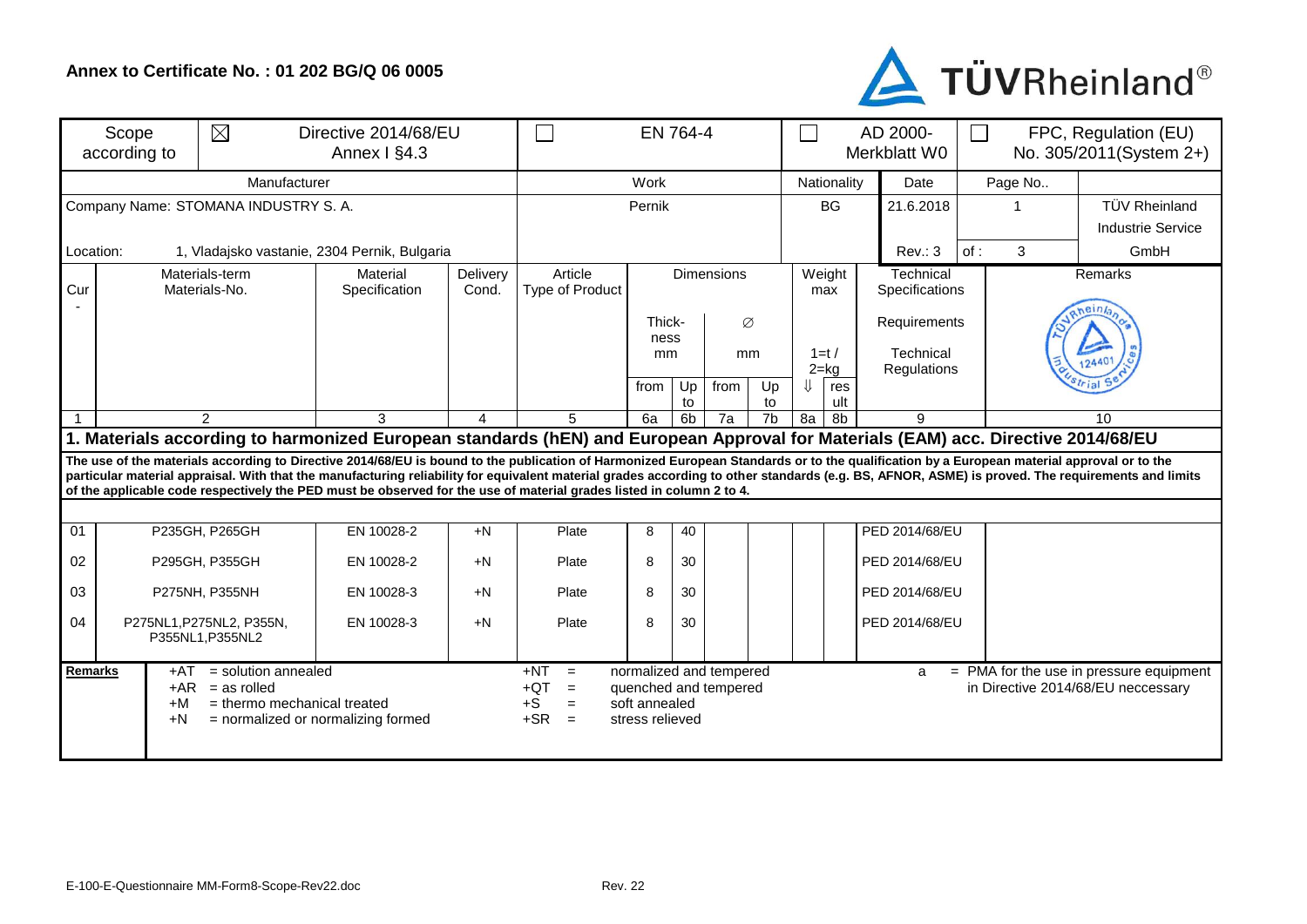## **Annex to Certificate No. : 01 202 BG/Q 06 0005**



| $\boxtimes$<br>Scope<br>according to |                                                                                                                                                                                                                                                                                                                                                                                                                                                                                                                         | Directive 2014/68/EU<br>Annex I §4.3              | EN 764-4                  |                   |                                             |                                 |                      |           |                      | AD 2000-<br>Merkblatt W0 |                           | FPC, Regulation (EU)<br>П<br>No. 305/2011(System 2+) |  |    |         |  |
|--------------------------------------|-------------------------------------------------------------------------------------------------------------------------------------------------------------------------------------------------------------------------------------------------------------------------------------------------------------------------------------------------------------------------------------------------------------------------------------------------------------------------------------------------------------------------|---------------------------------------------------|---------------------------|-------------------|---------------------------------------------|---------------------------------|----------------------|-----------|----------------------|--------------------------|---------------------------|------------------------------------------------------|--|----|---------|--|
|                                      |                                                                                                                                                                                                                                                                                                                                                                                                                                                                                                                         | Work                                              |                           |                   |                                             |                                 | Nationality          |           | Date                 |                          | Page No                   |                                                      |  |    |         |  |
|                                      | Company Name: STOMANA INDUSTRY S. A.                                                                                                                                                                                                                                                                                                                                                                                                                                                                                    | Pernik                                            |                           |                   |                                             |                                 |                      | <b>BG</b> | 21.6.2018            | 2                        |                           | <b>TÜV Rheinland</b><br><b>Industrie Service</b>     |  |    |         |  |
| Location:                            | 1, Vladajsko vastanie, 2304 Pernik, Bulgaria                                                                                                                                                                                                                                                                                                                                                                                                                                                                            |                                                   |                           |                   |                                             |                                 |                      |           | Rev.: 3              | of:                      | 3                         | GmbH                                                 |  |    |         |  |
| Cur                                  | Materials-term<br>Materials-No.                                                                                                                                                                                                                                                                                                                                                                                                                                                                                         |                                                   | Material<br>Specification | Delivery<br>Cond. | Article<br>Type of Product                  | <b>Dimensions</b>               |                      |           |                      | Weight<br>max            |                           | Technical<br>Specifications                          |  |    | Remarks |  |
|                                      |                                                                                                                                                                                                                                                                                                                                                                                                                                                                                                                         |                                                   |                           |                   |                                             | Thick-<br>Ø<br>ness<br>mm<br>mm |                      |           | $1=t/$               |                          | Requirements<br>Technical |                                                      |  |    |         |  |
|                                      |                                                                                                                                                                                                                                                                                                                                                                                                                                                                                                                         |                                                   |                           |                   |                                             | from                            | Up                   | from      | Up                   | ⇓                        | $2 = kg$<br>res<br>ult    | Regulations                                          |  |    |         |  |
|                                      | $\mathcal{P}$                                                                                                                                                                                                                                                                                                                                                                                                                                                                                                           |                                                   | 3                         | $\overline{4}$    | 5                                           | 6a                              | to<br>6 <sub>b</sub> | 7a        | to<br>7 <sub>b</sub> | 8a                       | 9<br>8b                   |                                                      |  | 10 |         |  |
|                                      | 2. Materials according to the AD 2000-Code                                                                                                                                                                                                                                                                                                                                                                                                                                                                              |                                                   |                           |                   |                                             |                                 |                      |           |                      |                          |                           |                                                      |  |    |         |  |
|                                      | The use of the materials according to DGR 2014/68/EU is bound to the publication of Harmonized European Standards or to the qualification by a European material approval or to the<br>particular material appraisal. With that the manufacturing reliability for equivalent material grades according to other standards (e.g. BS, AFNOR, ASME) is proved. The requirements and limits<br>of the applicable code respectively the PED must be observed for the use of material grades listed in column 2 to 4.         |                                                   |                           |                   |                                             |                                 |                      |           |                      |                          |                           |                                                      |  |    |         |  |
|                                      |                                                                                                                                                                                                                                                                                                                                                                                                                                                                                                                         |                                                   |                           |                   |                                             |                                 |                      |           |                      |                          |                           |                                                      |  |    |         |  |
| $\overline{01}$                      |                                                                                                                                                                                                                                                                                                                                                                                                                                                                                                                         | S235 JR, S275 JR                                  | EN 10025-2                | $+N^{1}$          | Plate                                       | 8                               | 60                   |           |                      |                          |                           | AD2000-W1a)                                          |  |    |         |  |
| 02                                   | S235 J2, S275J2, S355J2,<br>S355K2                                                                                                                                                                                                                                                                                                                                                                                                                                                                                      |                                                   | EN 10025-2                | $+N$              | Plate                                       | 8                               | 60                   |           |                      |                          |                           | AD2000-W1a)                                          |  |    |         |  |
| 03                                   |                                                                                                                                                                                                                                                                                                                                                                                                                                                                                                                         | P235GH, P265GH                                    | EN 10028-2                | $+N$              | Plate                                       | 8                               | 40                   |           |                      |                          |                           | AD2000-W1                                            |  |    |         |  |
| 04                                   | P295GH, P355GH                                                                                                                                                                                                                                                                                                                                                                                                                                                                                                          |                                                   | EN 10028-2                | $+N$              | Plate                                       | 8                               | 30                   |           |                      |                          |                           | AD2000-W1                                            |  |    |         |  |
| 05                                   |                                                                                                                                                                                                                                                                                                                                                                                                                                                                                                                         | S235JR, S275JR, S235J2, S275J2,<br>S355J2, S355K2 | EN 10025-2                | $+N$              | Long Products<br>(angle, channel,<br>round) | 5                               | 12                   | 22        | 120                  |                          |                           | AD2000-W13a)                                         |  |    |         |  |
|                                      | $+NT$<br>normalized and tempered<br>Remarks<br>= solution annealed<br>$=$ PMA for the use in pressure equipment<br>+AT<br>$=$<br>a<br>$+AR$ = as rolled<br>$+QT$<br>$=$<br>quenched and tempered<br>in Directive 2014/68/EU neccessary<br>= thermo mechanical treated<br>$+S$<br>soft annealed<br>$+M$<br>$\equiv$<br>$+SR =$<br>$+N$<br>= normalized or normalizing formed<br>stress relieved<br>1)<br>In case of products thikness $> 4.75$ mm and $\leq 25$ mm, the products can be supplied in as-rolled condition. |                                                   |                           |                   |                                             |                                 |                      |           |                      |                          |                           |                                                      |  |    |         |  |